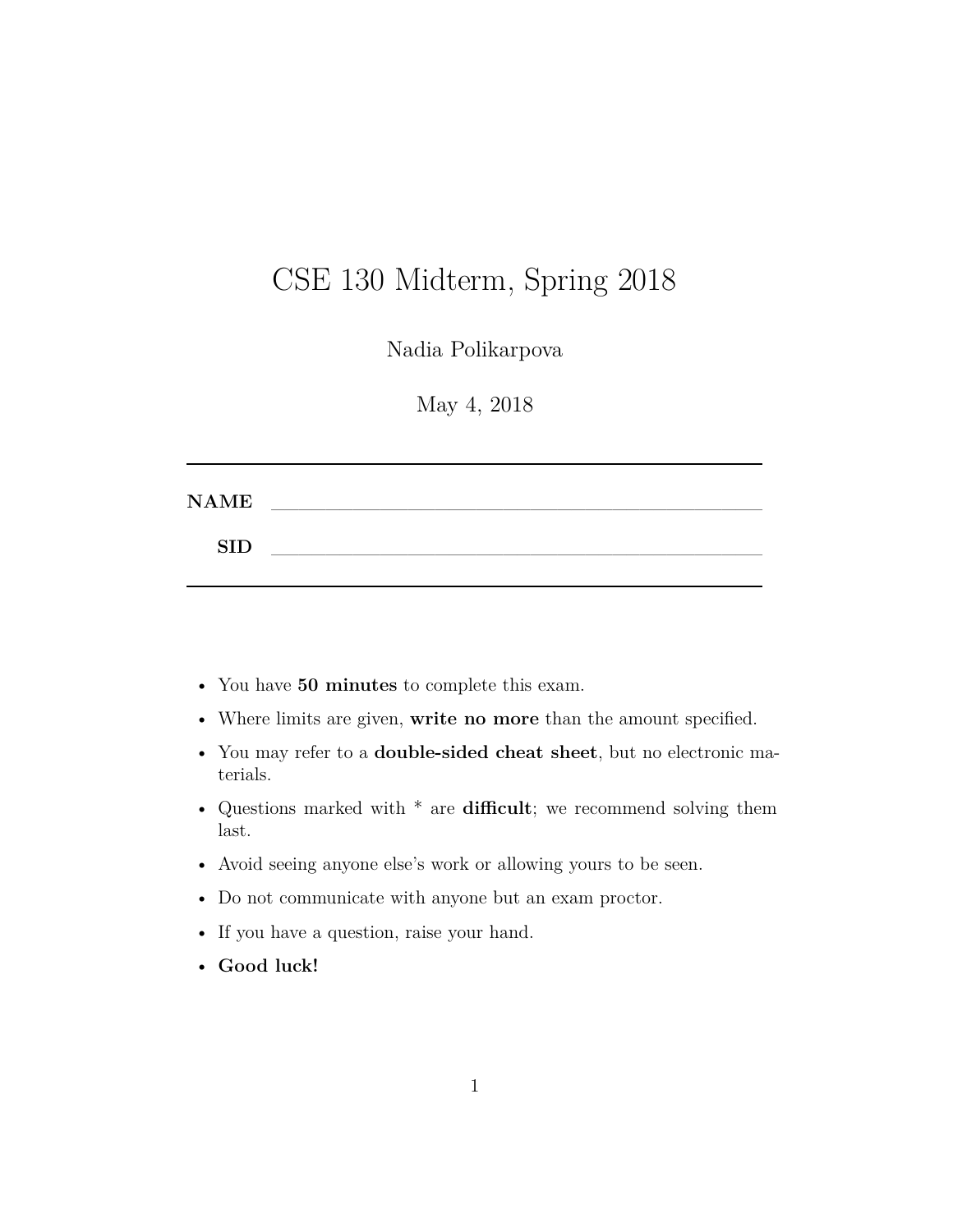# **Part I. Lambda Calculus [60 pts]**

### **Q1: Reductions [20 pts]**

For each *λ*-term below, circle **all** valid reductions of that term. It is possible that none, some, or all of the listed reductions are valid. Reminder:

- $\equiv$ a> stands for an  $\alpha$ -step ( $\alpha$ -renaming)
- =b> stands for a *β*-step (*β*-reduction)
- =\*> stands for a sequence of *zero or more* steps, where each step is either an  $\alpha$ -step or a  $\beta$ -step

**1.1 [5 pts]**

$$
(\xrightarrow{y} x (\xrightarrow{y} x)) (f x)
$$
  
(A) =b> f x (\xrightarrow{y} x)  
(B) =b> f x (\xrightarrow{y} f x)  
(C) =b> f x (\xrightarrow{y} f x)  
(D) =a> (\yrightarrow{y} (x \rightarrow x)) (f y)  
(E) =a> (\xrightarrow{y} x (\yrightarrow{y})) (f x)

**1.2 [5 pts]**

$$
\begin{array}{ccc}\n\langle x -> < \langle y & z -> & x & y \rangle & (\langle x -> & x \rangle) \\
\langle A \rangle &= a > & \langle x -> & \langle y & x -> & x \rangle & (\langle x -> & x \rangle) \\
\langle B \rangle &= a > & \langle a -> & \langle y & z -> & a & y \rangle & (\langle x -> & a \rangle) \\
\langle C \rangle &= * > & \langle a -> & \langle y & z -> & a & y \rangle & (\langle a -> & a \rangle) \\
\langle D \rangle &= b > & \langle x & z -> & \langle x -> & x \rangle & y \\
\langle E \rangle &= b > & \langle y & z -> & \langle x -> & x \rangle & y\n\end{array}
$$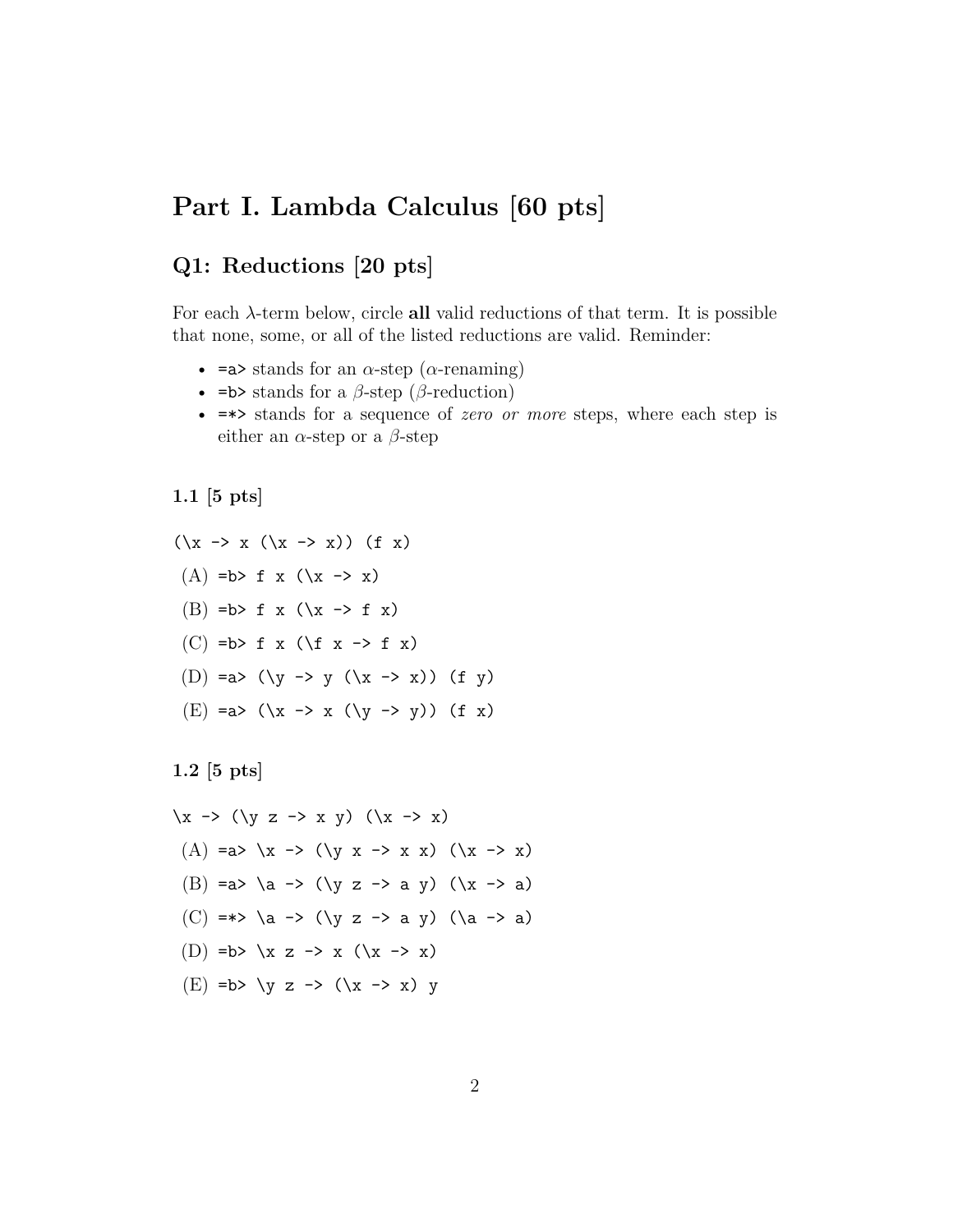**1.3 [5 pts]**

(\f g x -> f (g x)) (\x -> g x) (\z -> z) (A) =b> (\f g x -> f (g x)) (g (\z -> z)) (B) =b> (\g x -> (\x -> g x) (g x)) (\z -> z)  $(C) \Rightarrow \Rightarrow \forall x \Rightarrow g x$ (D) =\*>  $\ y \rightarrow g \ y$  $(E)$  =\*>  $\overline{X}$  -> f x

**1.4 [5 pts]**

```
\n
$$
(x \ y \rightarrow \ b \ u \ v \rightarrow b \ v \ u)
$$
\n $(x \ y \rightarrow y)$ \n $(x \ y \rightarrow x)$ \n
```
\n\n(A) =b> ((x \ y \rightarrow y)\n $(x \ y \rightarrow x)$ \n

\n\n(B) =b> ((x \ y \rightarrow y)\n $(x \ y \rightarrow y)$ \n

\n\n(C) =\*> (**b** u \ v \rightarrow b \ v \ u)\n $(x \ y \rightarrow x)$ \n

\n\n(D) =\*> \ x \ y \rightarrow y

\n\n(E) =b> \ y \rightarrow (\x y \rightarrow y)\n $(x \ y \rightarrow y)$ \n $(x \ y \rightarrow x)$ \n

### **Q2: Lists [40 pts]**

We can encode lists in  $\lambda$ -calculus by representing

- an *empty* list as FALSE
- a *non-empty* list as a PAIR of its head and tail

For example, the list [1,2,3] would be represented as:

```
PAIR ONE (PAIR TWO (PAIR THREE FALSE))
```
You can find the definitions of all variables used in this question in the "Lambda Calculus Cheat Sheet" at the end of this exam.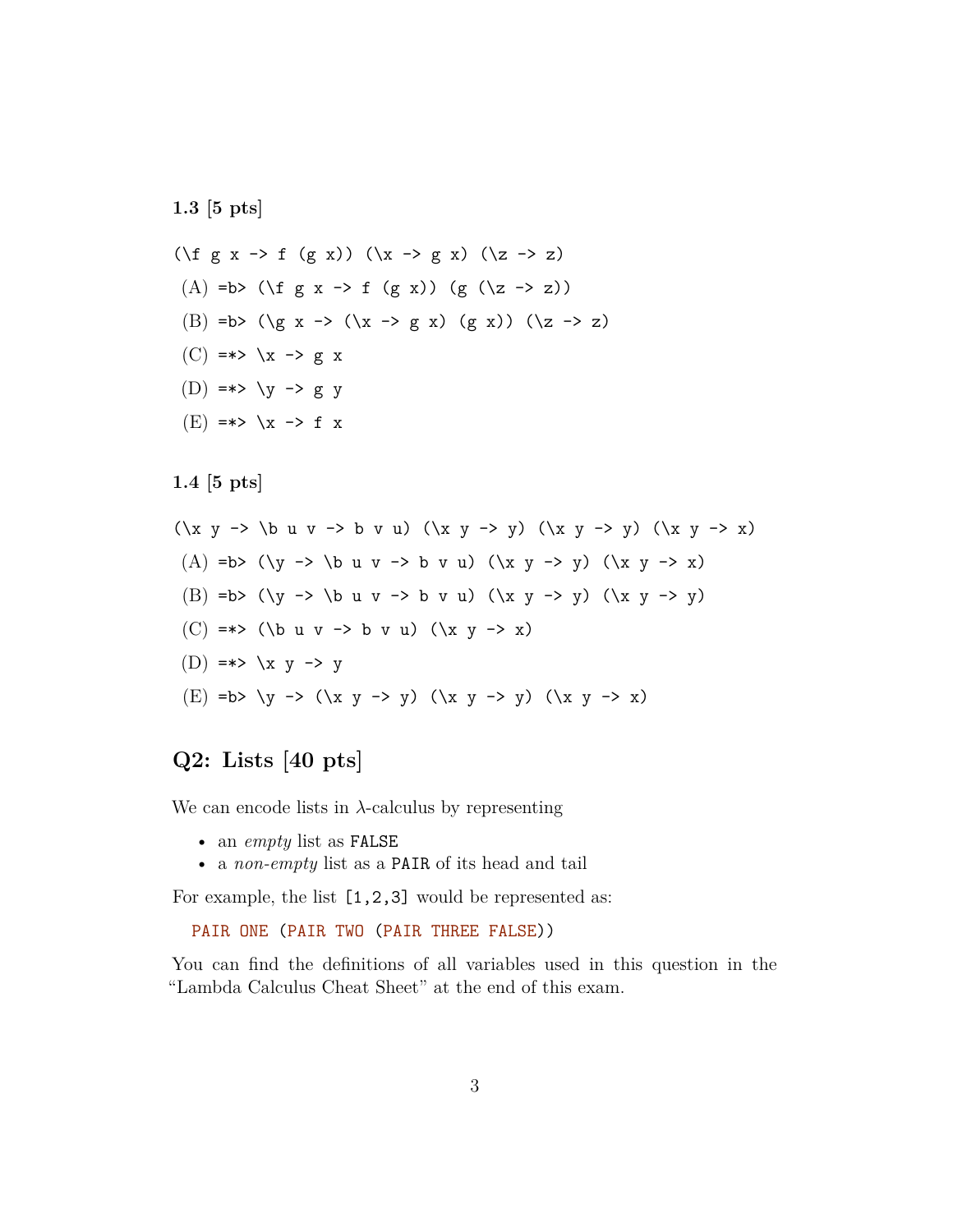#### **2.1 Repeat [10 pts]**

Implement the function REPEAT, which, given a Church numeral n and any value x, returns a list with n copies of x. You can use any function defined in the "Lambda Calculus Cheat Sheet".

**let** REPEAT = \_\_\_\_\_\_\_\_\_\_\_\_\_\_\_\_\_\_\_\_\_\_\_\_\_\_\_\_\_\_\_\_\_\_\_\_\_\_\_\_\_\_\_\_\_\_\_\_\_\_\_

The function should satisfy the following test cases:

```
eval repeat1 :
  REPEAT ZERO x
  \Rightarrow FALSE
eval repeat2 :
  REPEAT TWO ONE
  =~> PAIR ONE (PAIR ONE FALSE)
```

```
2.2 Empty* [20 pts]
```
Implement the function EMPTY, which, given a list represented as defined above, determines whether the list is empty. You can use any function defined in the "Lambda Calculus Cheat Sheet".

**let** EMPTY = \_\_\_\_\_\_\_\_\_\_\_\_\_\_\_\_\_\_\_\_\_\_\_\_\_\_\_\_\_\_\_\_\_\_\_\_\_\_\_\_\_\_\_\_\_\_\_\_\_\_\_

The function should satisfy the following test cases:

```
eval empty1 :
  EMPTY FALSE
  \Rightarrow TRUE
eval repeat2 :
  EMPTY (PAIR ZERO FALSE)
  \Rightarrow FALSE
```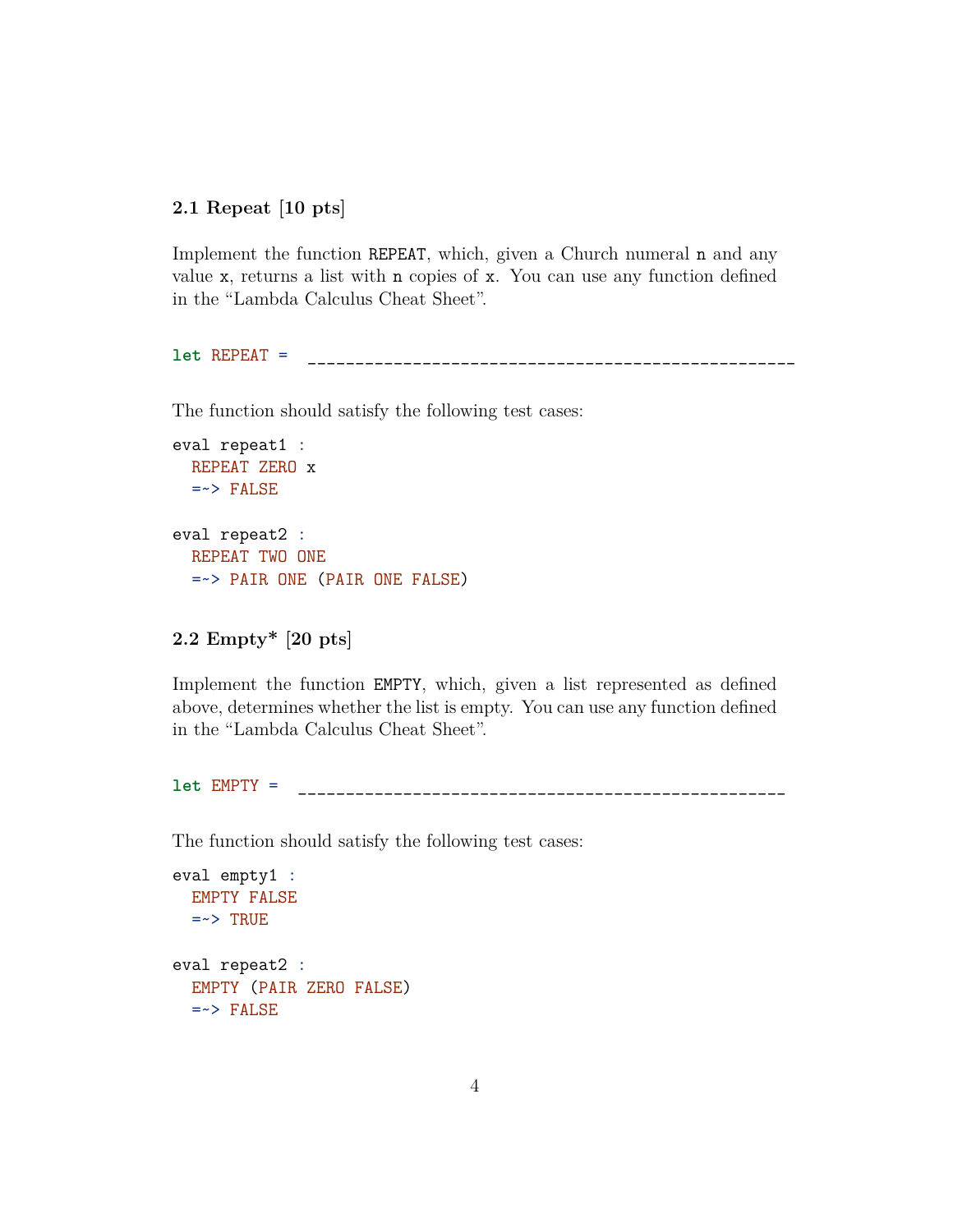#### **2.3 Length [10 pts]**

Recall that recursion can be implemented in *λ*-calculus using *fixpoint* combinators like this one:

```
let FIX = \stp \rightarrow (\x \rightarrow stp (x x)) (\x \rightarrow stp (x x))
```
Using the fixpoint combinator, implement the function LEN, which, given a list represented as defined above, computes its length. You can use FIX, EMPTY from 2.2, *and* any function defined in the "Lambda Calculus Cheat Sheet".

**let** LEN = \_\_\_\_\_\_\_\_\_\_\_\_\_\_\_\_\_\_\_\_\_\_\_\_\_\_\_\_\_\_\_\_\_\_\_\_\_\_\_\_\_\_\_\_\_\_\_\_\_\_\_\_\_\_\_\_

The function should satisfy the following test cases:

```
eval len1 :
  LEN FALSE
  \Rightarrow ZERO
eval repeat2 :
  LEN (PAIR ONE (PAIR TWO FALSE))
  \Rightarrow TWO
```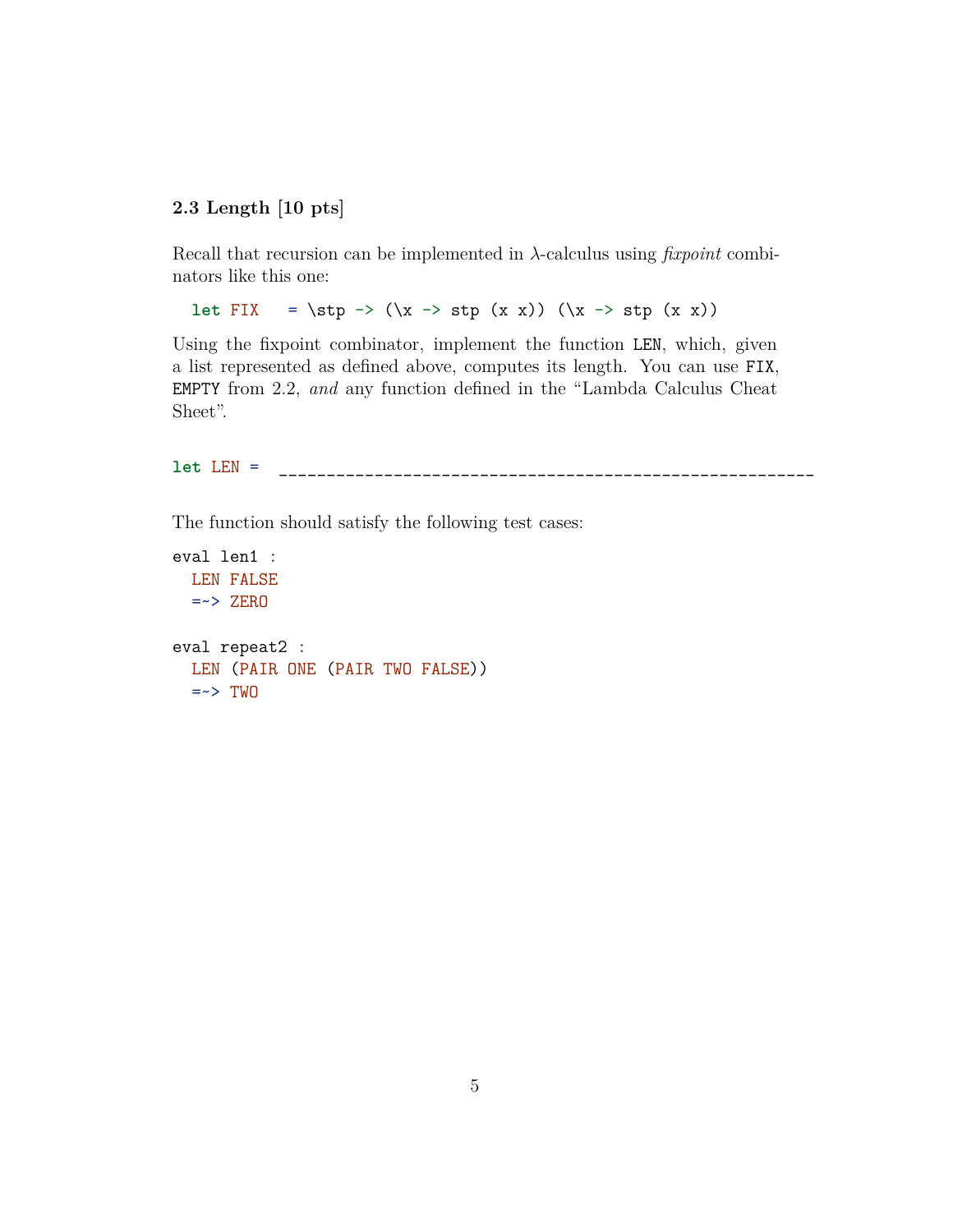# **Part II. Datatypes and Recursion [50 pts]**

### **Q3: Binary Search Trees [50 pts]**

Recall that a **binary search tree** (BST) is a binary tree, where every node stores an integer *key* x, and the keys are *ordered* such that all keys in the node's left sub-tree are *strictly less* than x, and all keys in the node's right sub-tree are *strictly greater* than x. An example BST is depicted below.



Figure 1: Binary Search Tree

In this question, you will implement several Haskell functions that operate on BSTs. We will represent BSTs using the following datatype:

**data** Tree = Empty | Node Int Tree Tree

In your implementations, you can use any library functions on integers (arithmetic operators and comparisons), and the append function on lists (++).

### **3.1 Size [5 pts]**

Implement the fuction size that computes the size of a tree.

```
size :: Tree -> Int
_______________________________________________________________
_______________________________________________________________
```
Your implementation must satisfy the following test cases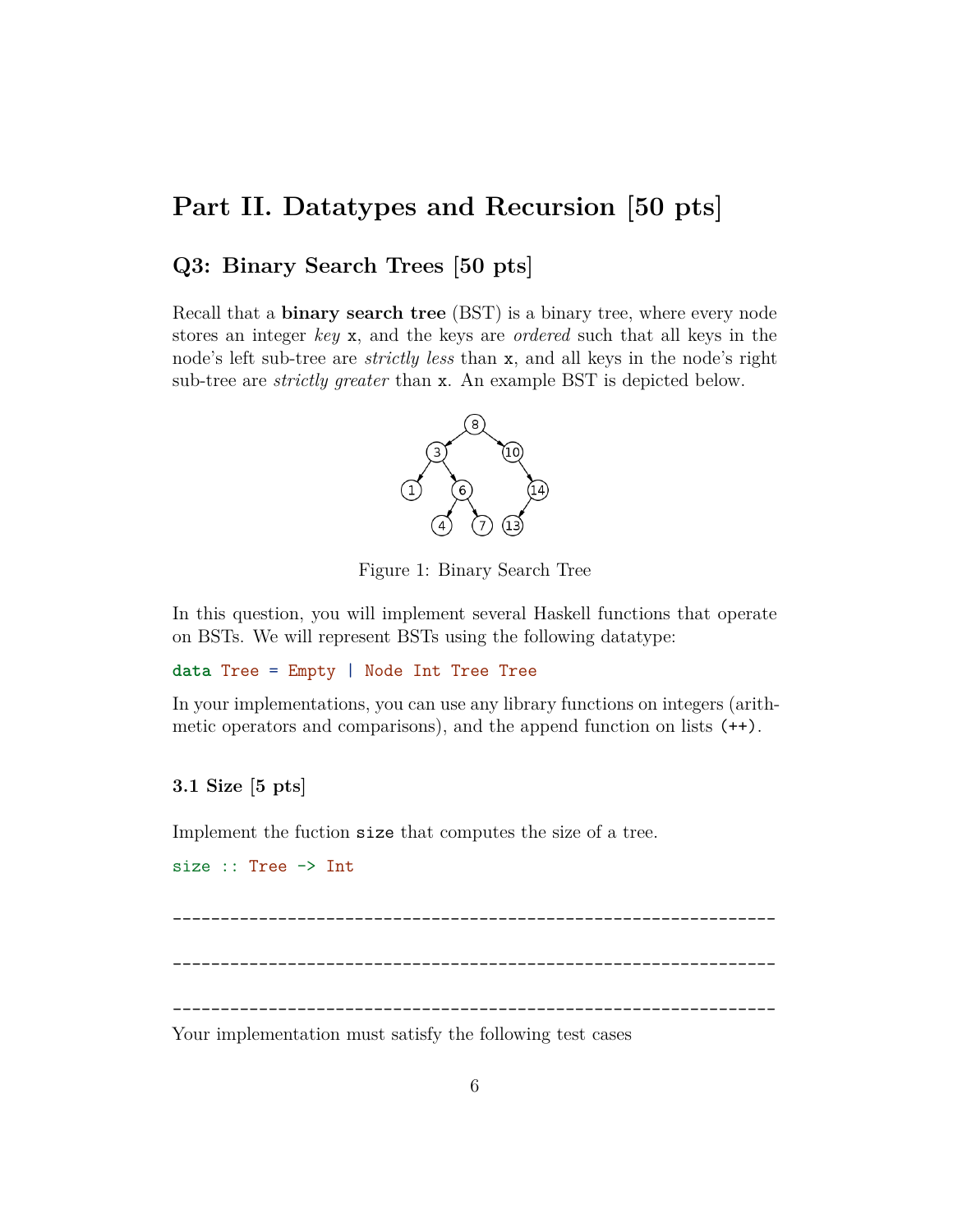```
size Empty
  \Rightarrow 0
size (Node 8 (Node 3 Empty Empty) (Node 10 Empty Empty))
  \Rightarrow 3
```
#### **3.2 Insert [10 pts]**

Implement the fuction insert that inserts a key into a BST. More precisely, insert x t may *assume* that t is a BST (i.e., elements are ordered as defined above) and must *ensure* that its result is a BST that contains a key x.

```
insert :: Int -> Tree -> Tree
```

```
_______________________________________________________________
     _______________________________________________________________
_______________________________________________________________
_______________________________________________________________
_______________________________________________________________
            _______________________________________________________________
```
Your implementation must satisfy the following test cases

```
insert 8 Empty
  ==> Node 8 Empty Empty
insert 6 (Node 8 (Node 3 Empty Empty) (Node 10 Empty Empty))
  \Rightarrow Node 8
        (Node 3 Empty (Node 6 Empty Empty))
        (Node 10 Empty Empty)
```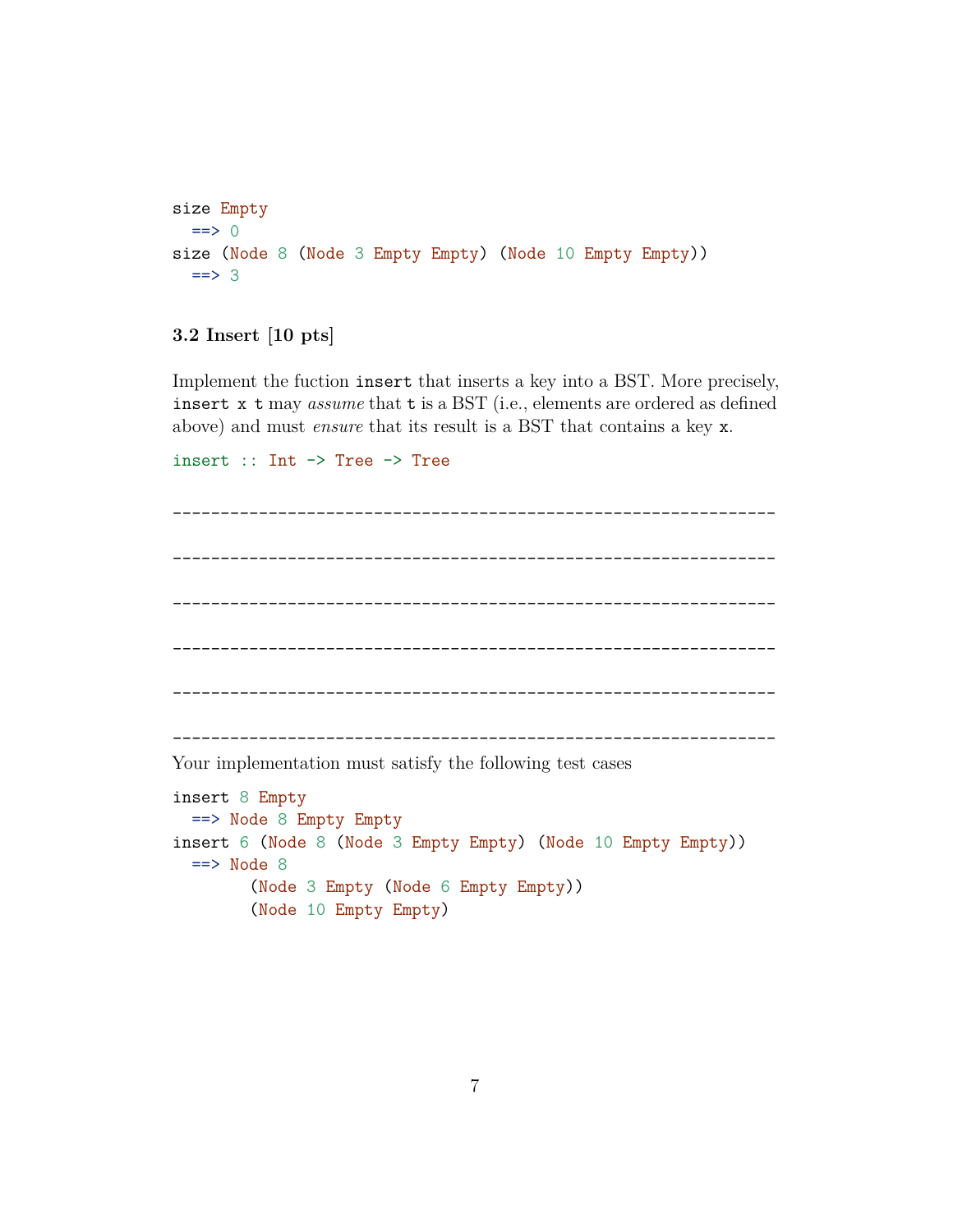**3.3 Sort [15 pts]**

Implement the helper fuctions fromList and toList so that the sort function below sorts a list of integers (you can assume the input list has no duplcate elements). You implementation can use the function insert from question 3.2.

```
sort :: [Int] \rightarrow [Int]
sort xs = toList (fromList xs)
  where
    fromList :: [Int] -> Tree
         ________________________________________________________
         ________________________________________________________
       ________________________________________________________
    toList :: Tree -> [Int]
      ________________________________________________________
             ________________________________________________________
           ________________________________________________________
```
**3.4 Tail-recursive size\* [20 pts]**

Re-implement the function size from question 3.1 so that it's *tail-recursive*.

**Hint:** introduce an auxiliary function with extra arguments that keep track of what's already done and what is still left to do.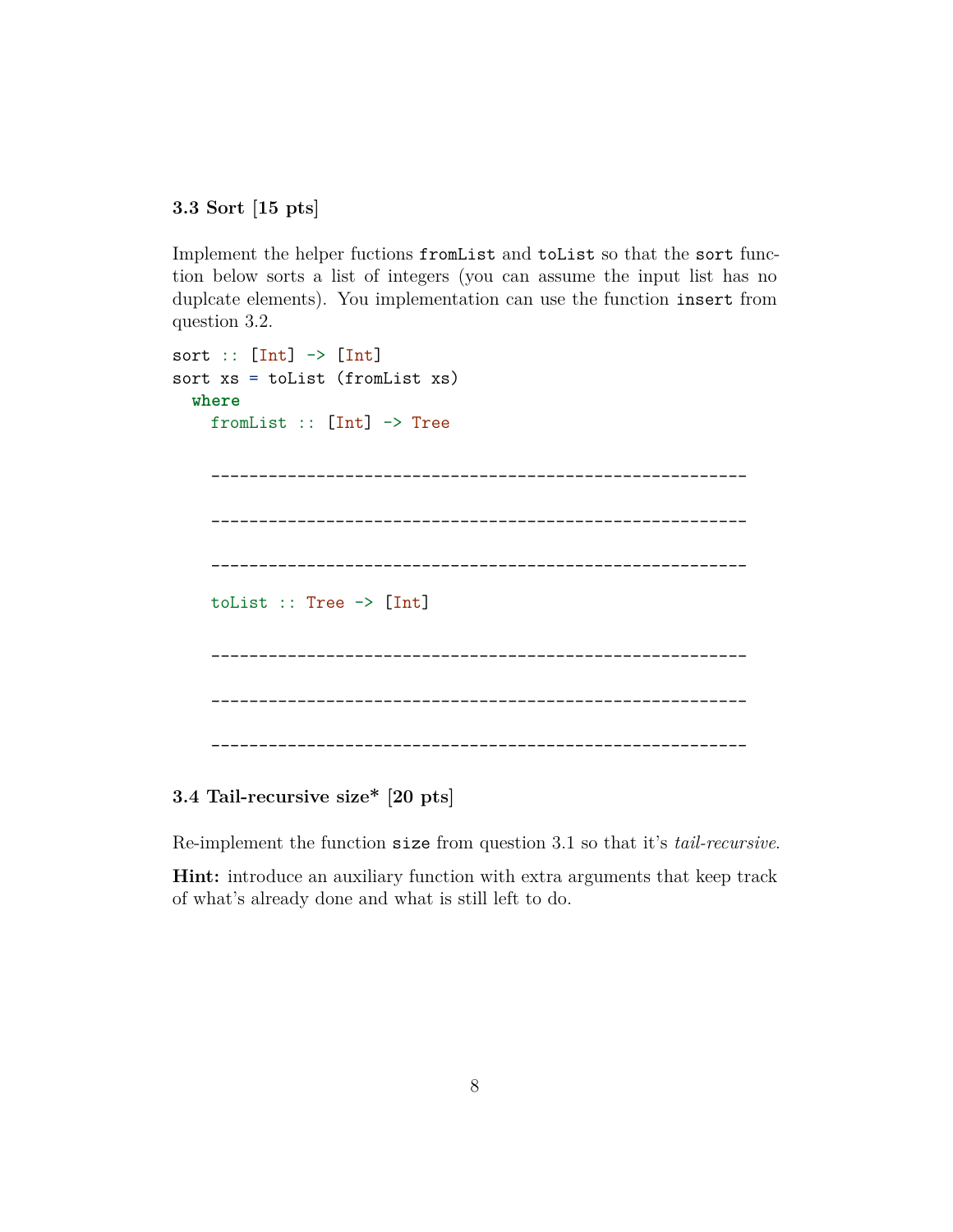size :: Tree -> Int